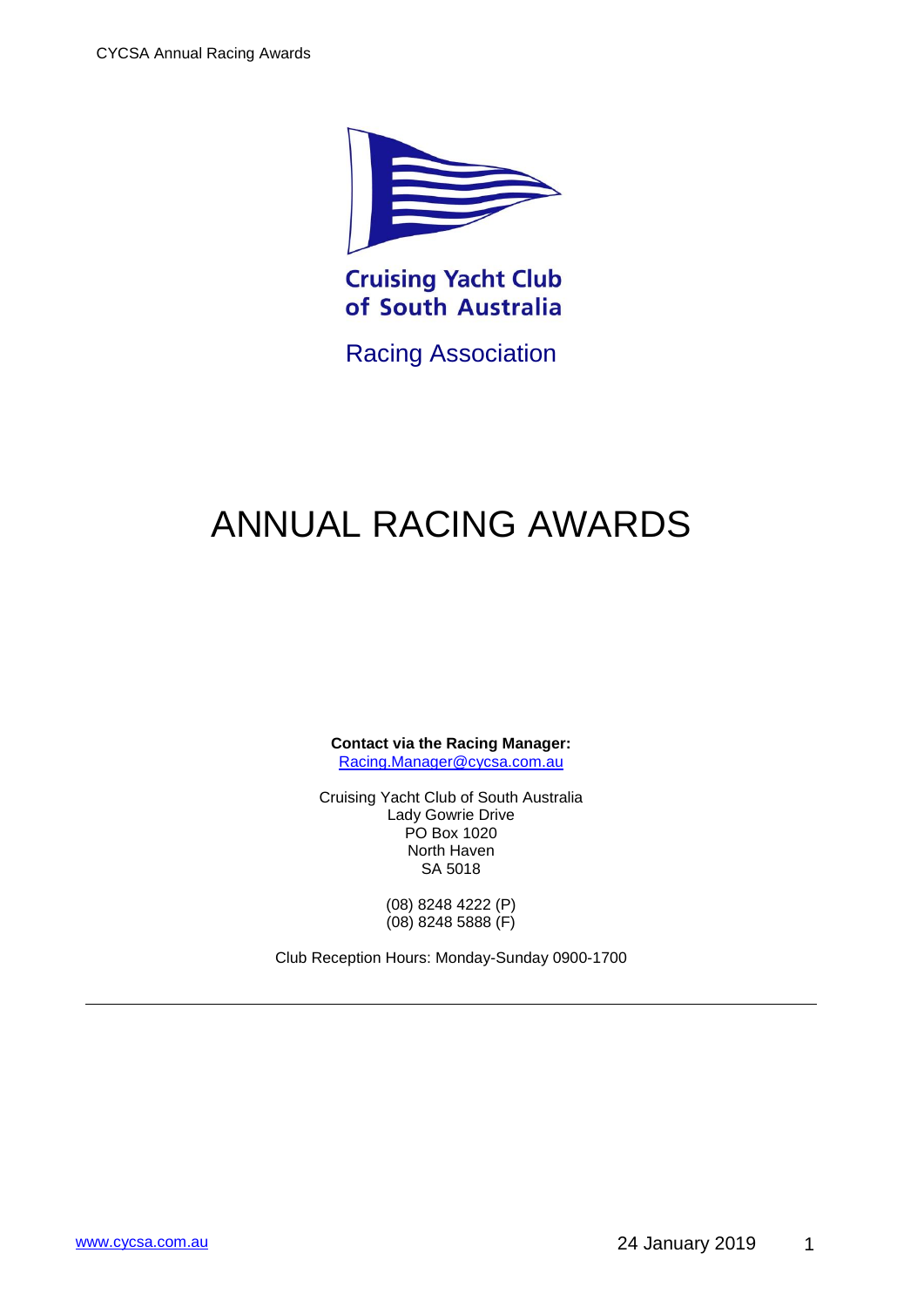## **TABLE OF CONTENTS**

| 2 INDIVIDUAL CONTRIBUTION - "CREW OF THE YEAR"     |  |
|----------------------------------------------------|--|
|                                                    |  |
| 4 OUTSTANDING PERFORMANCE - "RACING EXCELLENCE"  4 |  |
|                                                    |  |
|                                                    |  |

#### **Revision Record**

| Revision  | Date <sup>®</sup> | Description of revision |
|-----------|-------------------|-------------------------|
| Draft     | 23 Nov 18         | <b>First Draft</b>      |
| Issue 1.0 | 24 Jan 19         | Approved by CYCSA Board |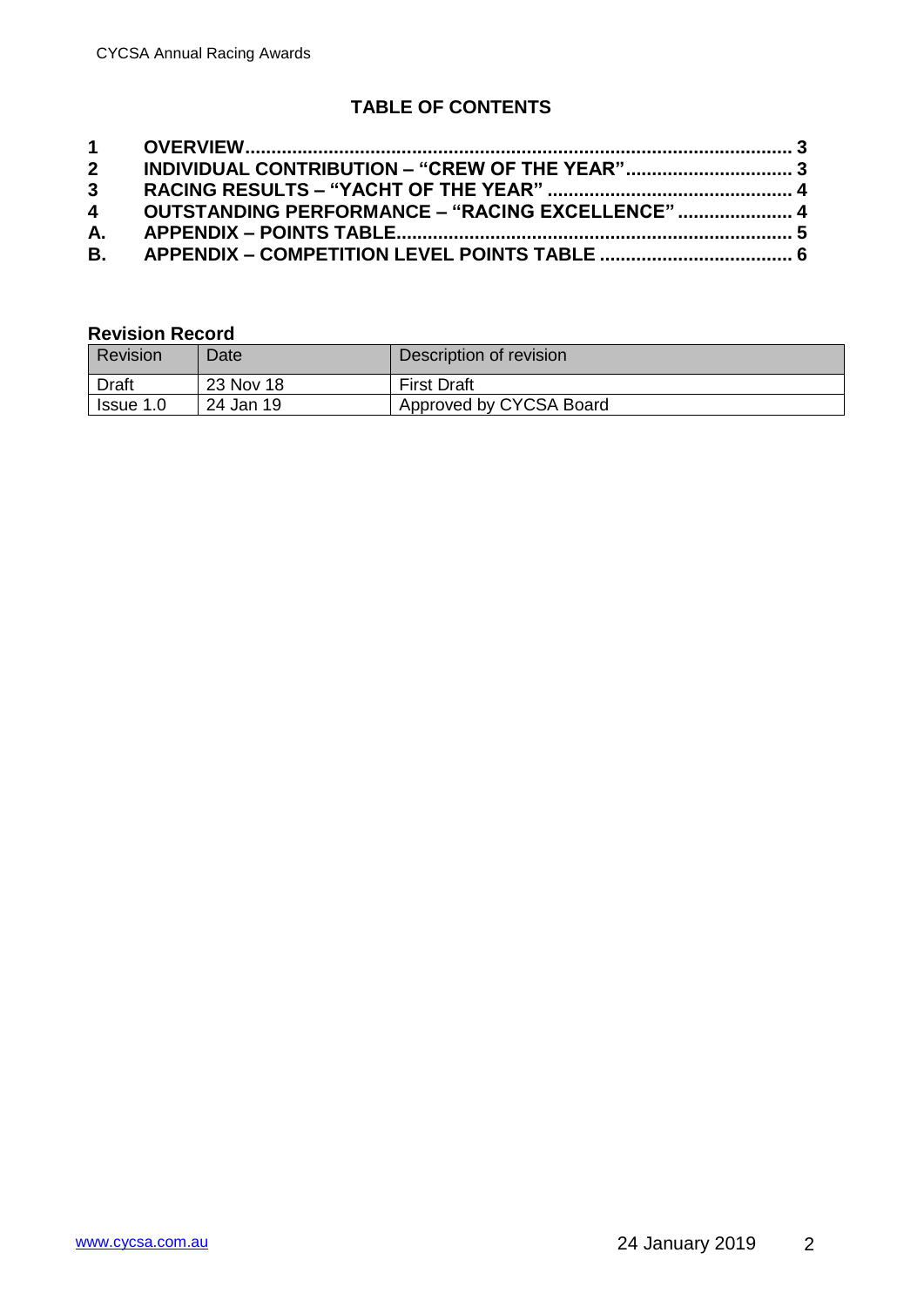#### <span id="page-2-0"></span>**1 OVERVIEW**

1.1 The CYCSA Racing Committee (REX) recognises the importance of rewarding sailing achievement. On top of the individual regatta and series trophies already available, the CYCSA has adopted an award scheme to recognise:

- Individual crew contribution
- Yachting results achieved in racing activities
- High performance for outright sailing excellence

1.2 Achievement will be recognised, depending on the award, by judgement of applications or numerical means, as specified in this document.

#### <span id="page-2-1"></span>**2 INDIVIDUAL CONTRIBUTION – "CREW OF THE YEAR"**

2.1 The annual "Crew of the Year" will be assessed and awarded by REX using the following application process.

2.2 The period under review shall be from 1 May the previous year to 30 April the current year.

2.3 The award is presented for outstanding conduct as a crewperson on a racing yacht at the CYCSA.

2.4 Such achievement may be demonstrated in club, interclub, state, national or international competition on board a yacht representing the CYCSA.

2.5 It is desirable that the nominee has contributed to their team in a multifaceted way, demonstrating a willingness and ability to positively impact the racing program of their yacht.

2.6 Nominees shall also be assessed on their sportsmanship.

2.7 Nominees must be Racing Members of the CYCSA.

2.8 Nomination may only be made by CYCSA members (all membership categories).

2.9 Each year the REX shall publicize a closing date after which nominations will not be accepted.

2.10 Selection of the successful nominee shall be made by the Racing Executive.

2.11 It shall not be mandatory of the Racing Executive to make the award if, in their opinion, no nomination meets the minimum requirements.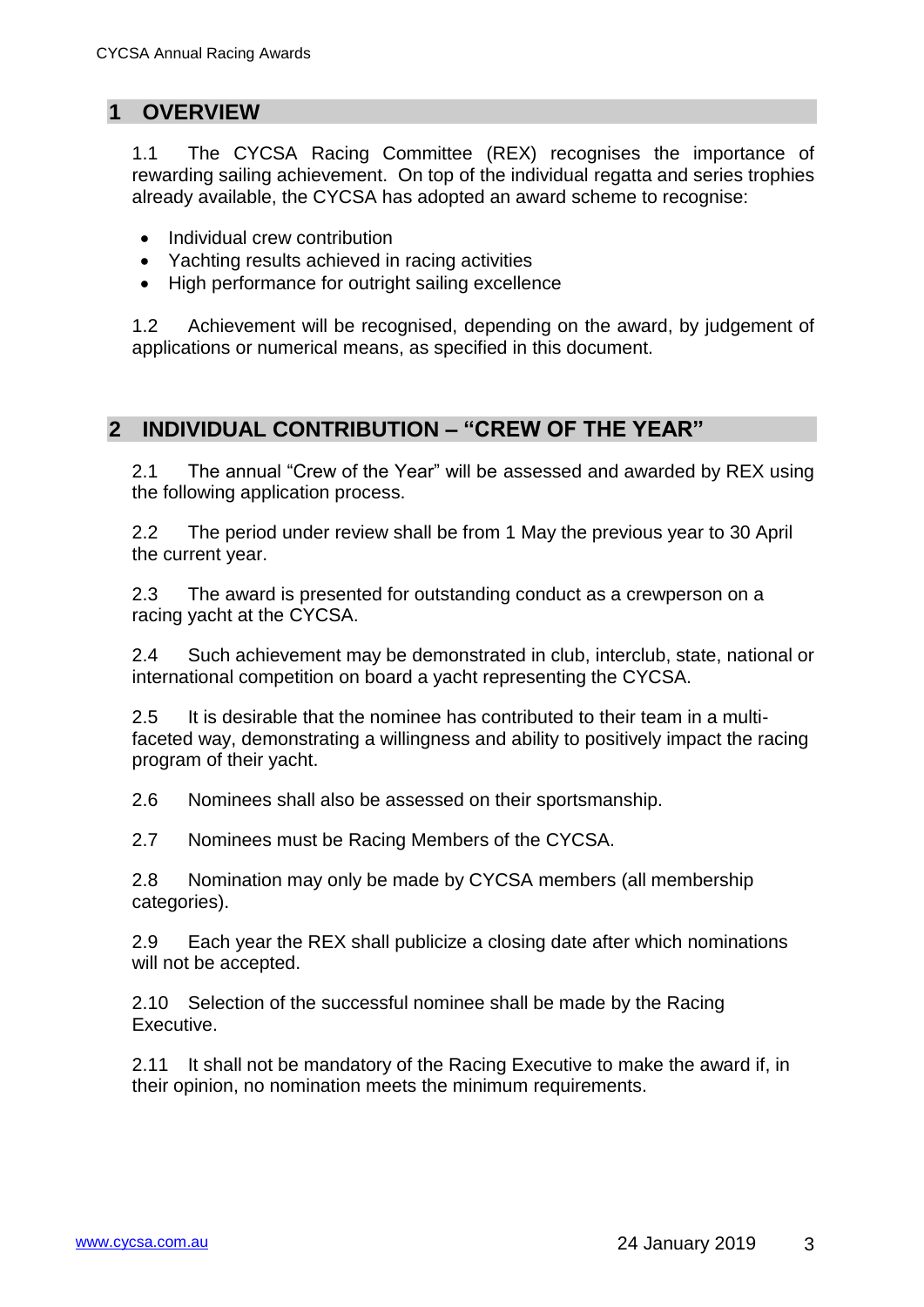## <span id="page-3-0"></span>**3 RACING RESULTS – "YACHT OF THE YEAR"**

3.1 The annual "Yacht of the Year" will be awarded using a measurement system designed to recognize achievement in racing activities.

3.2 The yacht shall be owned by a Senior Member of the CYCSA.

3.3 The measurement period shall be from 1 May the previous year to 30 April the current year.

3.4 Measurement of racing activities shall be in accordance with the following principles:

- There must be 5 boats minimum for any event/series to be counted
- Points awarded for race series & regattas at Club, State and National levels for 1st, 2nd,or 3rd places ONLY, based on a table of scores based on field size, as defined and contained in ANNEX [A.](#page-4-0)
- Measurement-based/One Design results score higher than PHS, and National results shall score higher than State, which shall score higher than Club, as defined and contained in ANNEX [B.](#page-5-0)
- Only the best score (ie PHS/AMS/IRC) in any series/regatta shall be counted.
- Port Lincoln Race and Regatta are considered National Level.

3.5 Interstate results must be provided to REX before 30 April, ideally within 7 days of competition completion.

#### <span id="page-3-1"></span>**4 OUTSTANDING PERFORMANCE – "RACING EXCELLENCE"**

4.1 The "Racing Excellence Trophy" will be assessed and awarded by REX using the following application process.

4.2 The period under review shall be from 1 May the previous year to 30 April the current year.

4.3 A yacht shall be considered for the Racing Excellence Trophy if:

- the yacht is registered at the CYCSA or chartered by a CYCSA member, and
- the yacht achieves an outstanding result at an international or national competition, and
- the competition is acknowledged to be high or elite level.

4.4 Each year the REX shall publicize a closing date after which nominations will not be accepted.

4.5 In the case of more than one yacht achieving the above criteria, the trophy shall be awarded to all yachts.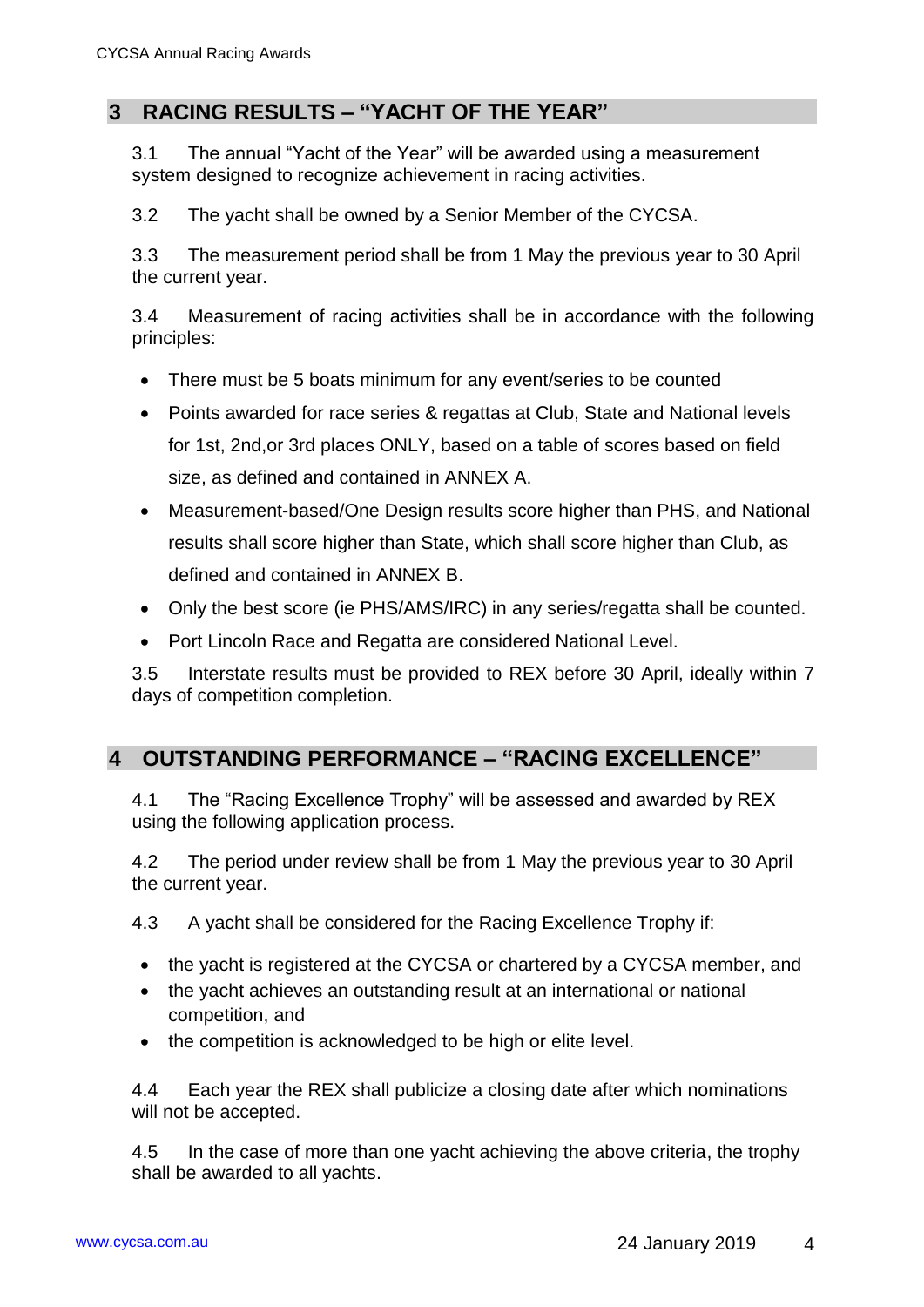# <span id="page-4-0"></span>**A. APPENDIX – POINTS TABLE**

The following points shall be awarded for series/regatta places based on the following table:

| No of Boats in Div             |       |       |       |
|--------------------------------|-------|-------|-------|
| <b>Series/Regatta Division</b> | 1st   | 2nd   | 3rd   |
| 5                              | 3.40  | 2.40  | 1.40  |
| 6                              | 6.80  | 5.80  | 4.80  |
| 7                              | 8.10  | 7.10  | 6.10  |
| 8                              | 8.70  | 7.70  | 6.70  |
| 9                              | 8.77  | 7.77  | 6.77  |
| 10                             | 8.92  | 7.92  | 6.92  |
| 11                             | 9.02  | 8.02  | 7.02  |
| 12                             | 9.14  | 8.14  | 7.14  |
| 13                             | 9.27  | 8.27  | 7.27  |
| 14                             | 9.38  | 8.38  | 7.38  |
| 15                             | 9.53  | 8.53  | 7.53  |
| 16                             | 9.66  | 8.66  | 7.66  |
| 17                             | 9.8   | 8.80  | 7.80  |
| 18                             | 9.94  | 8.94  | 7.94  |
| 19                             | 10.07 | 9.07  | 8.07  |
| 20                             | 10.24 | 9.24  | 8.24  |
| 21                             | 10.39 | 9.39  | 8.39  |
| 22                             | 10.55 | 9.55  | 8.55  |
| 23                             | 10.72 | 9.72  | 8.72  |
| 24                             | 10.88 | 9.88  | 8.88  |
| 25                             | 11.07 | 10.07 | 9.07  |
| 26                             | 11.25 | 10.25 | 9.25  |
| 27                             | 11.44 | 10.44 | 9.44  |
| 28                             | 11.64 | 10.64 | 9.64  |
| 29                             | 11.83 | 10.83 | 9.83  |
| 30                             | 12.05 | 11.05 | 10.05 |
| 31                             | 12.26 | 11.26 | 10.26 |
| 32                             | 12.49 | 11.49 | 10.49 |
| 33                             | 12.72 | 11.72 | 10.72 |
| 34                             | 12.95 | 11.95 | 10.95 |